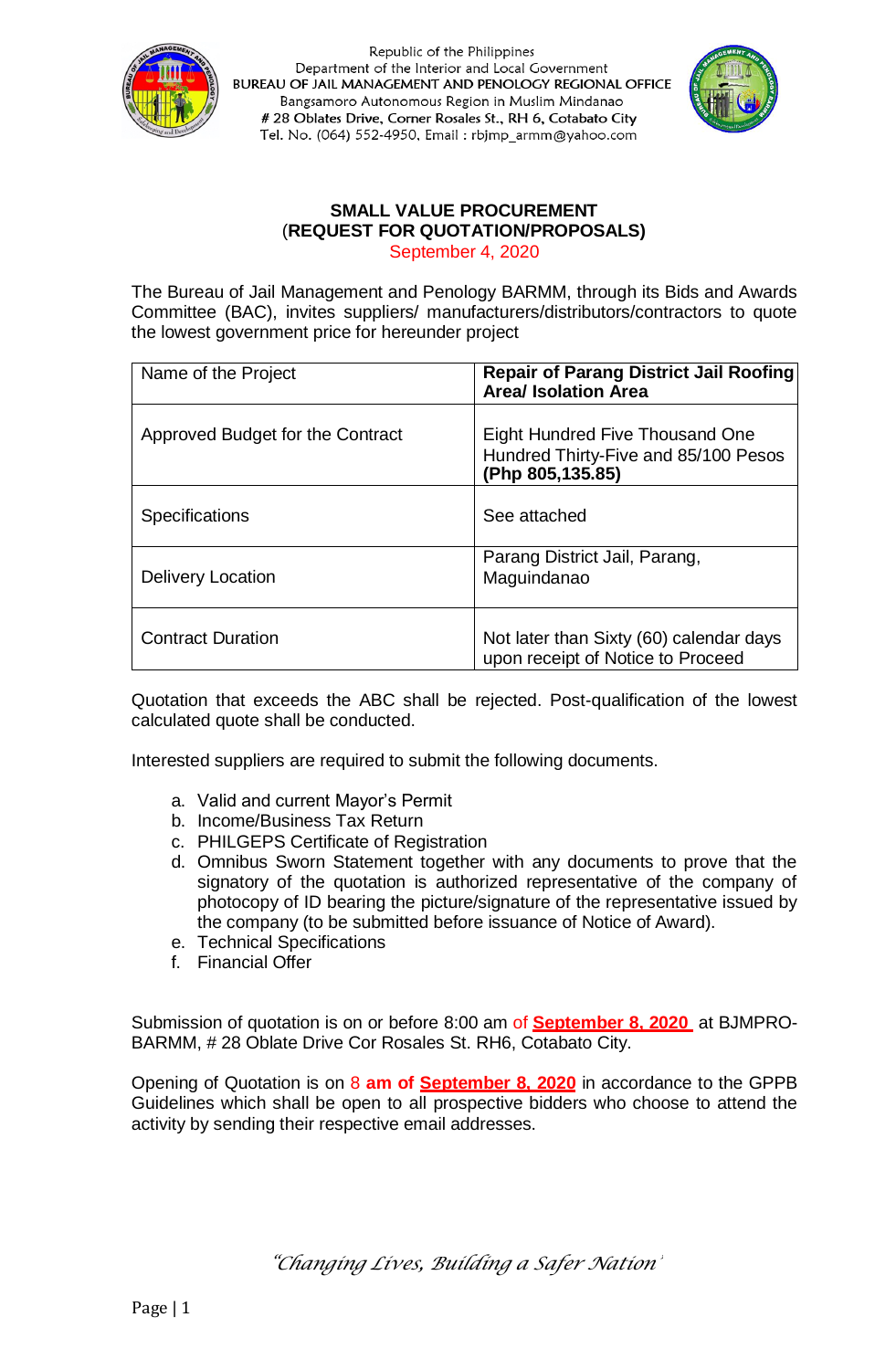



The Bureau of Jail Management and Penology Bangsamoro Autonomous Region in Muslim Mindanao assumes no responsibility whatsoever to compensate or indemnify bidders for any expenses incurred in the preparation of the quotation/proposals.

**J/CINSP RONALD ROY O RACINES** BAC Vice Chairperson Chief, Logistic

**JSSUPT FARIDAH P ALI** BAC Chairperson

*"Changing Lives, Building a Safer Nation"*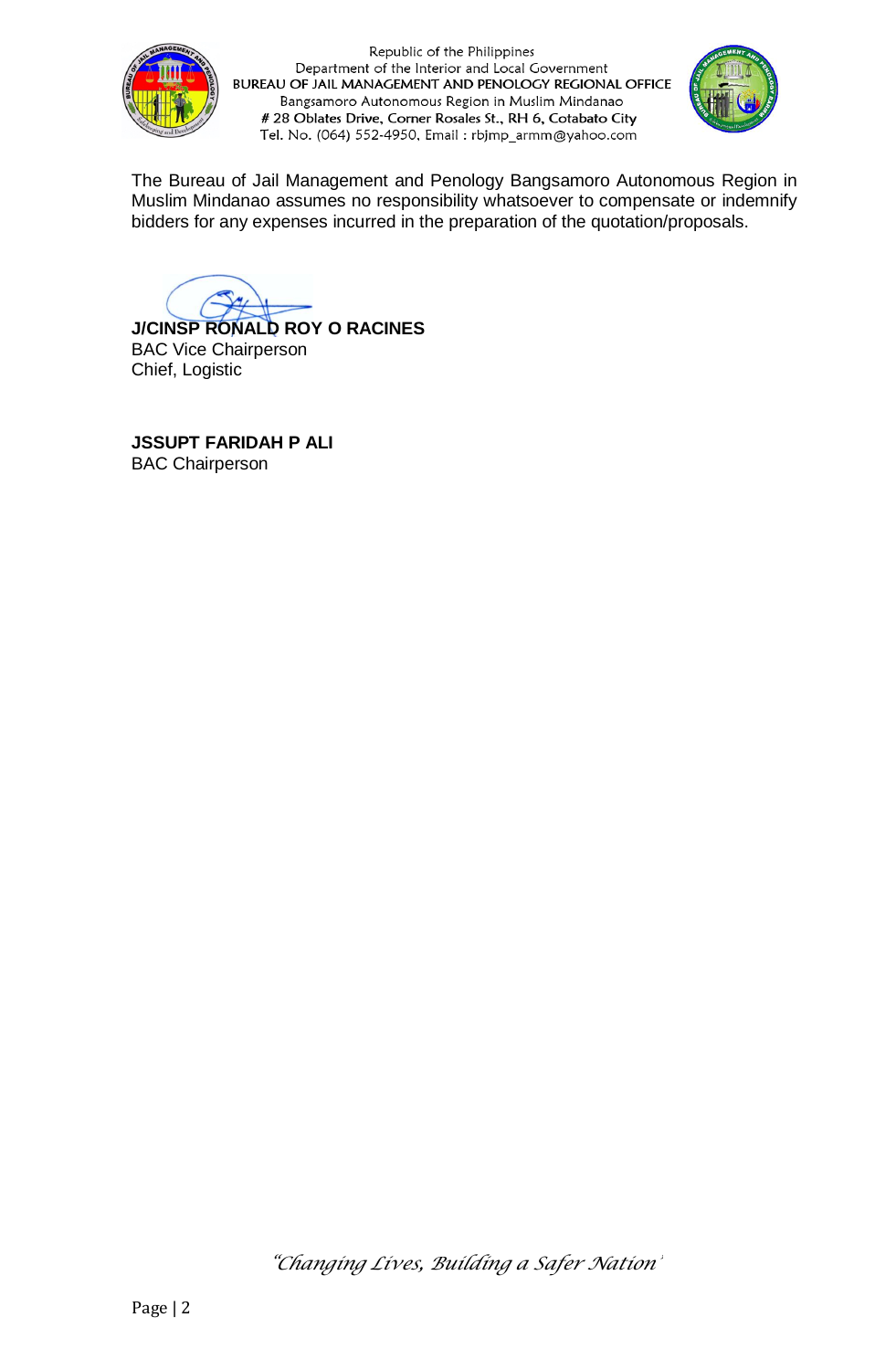



### **ANNEX "A"**

| <b>Name of the Company</b>      | <u>: __________________________</u>                                                                                   |  |
|---------------------------------|-----------------------------------------------------------------------------------------------------------------------|--|
| <b>Address</b>                  | <u> 1989 - Johann John Stein, markin sammen fyrstu og fyrstu og fyrir og fyrir og fyrstu og fyrstu og fyrstu og f</u> |  |
| <b>Business Permit No</b>       |                                                                                                                       |  |
| <b>PhilGEPS Registration No</b> |                                                                                                                       |  |
|                                 |                                                                                                                       |  |
| <b>Email Address</b>            |                                                                                                                       |  |

### **Instructions:**

- 1. Do not alter the contents of this form in any way
- 2. All the technical specifications are mandatory. Failure to comply with the specifications shall be a ground for the disqualification of your quotation.Failure to follow these instructions will disqualify your entire quotation.

# **TECHNICAL SPECIFICATIONS**

" See attached Request for Quotation.